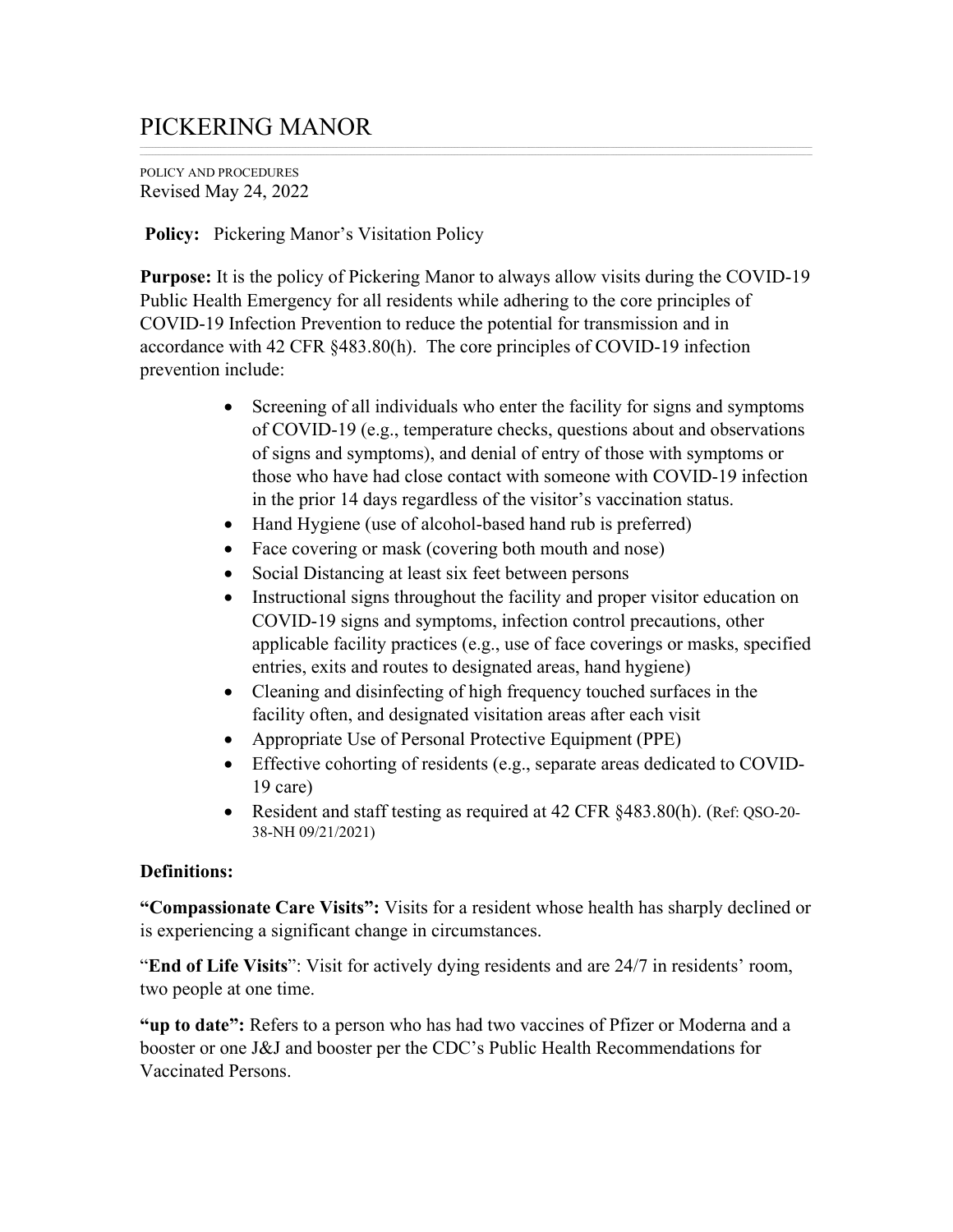**"Outbreak":** When a new nursing home onset of COVID-19 occurs (i.e. a new COVID-19 case among residents or staff)

**"Outbreak testing":** Testing of all residents and staff when a new positive COVID-19 result is identified. This testing continues until the facility achieves fourteen (14) days with no new positive test results of residents or staff. \*\*Outbreak testing is not triggered for a positive staff test result when the staff member has not been in the building during the infectious period (2 days prior to onset of symptoms **or** if asymptomatic, 2 days prior to the positive test)

## **Procedure:**

- Visits will be permitted during the COVID-19 pandemic with respect to the individual needs of each resident considering each residents' physical, mental and psychosocial well-being, and support for their quality of life.
- Compassionate Care visits required under federal disability rights law are always available regardless of the resident's vaccination status, the county's COVID-19 positivity rate/Transmission rate or outbreak status. Compassionate Care visits go into effect during outbreaks/lockdowns.
- Outdoor visits are the preferred method of visits and are always available, weather permitting. All outdoor visits will be limited to 60 minutes each and up to 3-4 people as outdoors space allows at each visit. Food/snacks are allowed.
- Indoor visits are always available for all residents provided Pickering Manor meets the individual needs of the resident(s) and family member(s) while maintaining the COVID-19 core principles of infection prevention. Indoor visit will be 60 minutes each in designated spaces and may have 2 visitors at one time.
- Pickering Manor's visiting hours are from **10 am till 8 pm** daily **and prefer not during resident's mealtimes unless prior arrangements are made** 7 days a week.
- Meals or special events with a resident must be pre-arranged/scheduled and be in residents' room and for larger visits in designated areas. Please call facility prior to the date of special event to reserve the space.
- The Administrator is responsible for the development and implementation of the home's specific visitation plan that meets the needs of the residents, maintains the COVID-19 core principles of infection prevention, and does not cause disruption to the safe operation of the home.
- Visitors will be informed of the designated entrance/exit, visitor location area and routes of travel through the home to ensure safety and compliance with visitation protocols.
- Masks will be provided at the designated visitor entrance area if someone doesn't have one. All visitors must wear masks prior to entering Pickering Manor regardless of vaccination status and continuously during the visit making sure that the mask always covers both the nose and mouth.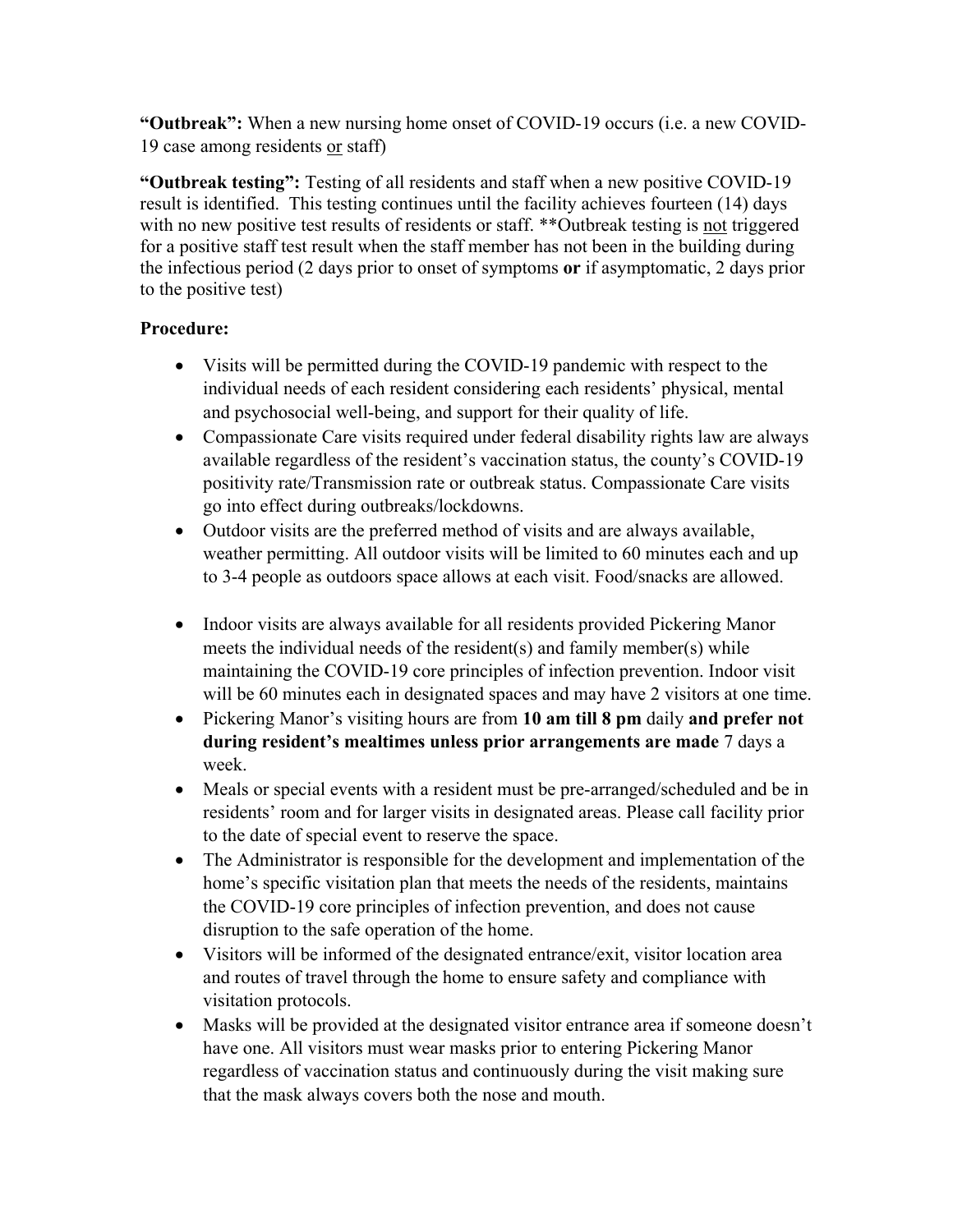- Visitors will be instructed to hand sanitize using the alcohol-based hand sanitizer rub at the designated visitor entrance and at the visitor area upon completion of the visit.
- Visitors will complete the screening and questionnaire process in accordance with Pickering Manor's established protocols. Visitors who present with symptoms will not be permitted entry to the facility.
- Visitors will sign in and out with the receptionist.
- All visitors will be escorted to the visitation area and then back out of visitation area.
- Visitors should not visit in common areas such as the living room, or dining rooms.
- Visitors may conduct visits in designated visiting areas and in resident's room when possible. For situations where the health status prevents a resident from leaving the room, or if the roommate is not up to date with vaccinations, arrangement will be made to accommodate the visit.
- Visitors may not co-mingle with other residents or walk around facility hallways during their visits.
- Visitors must use call bell for assistance in room or having questions for staff.
- Visitors are not required to be tested or vaccinated as a condition of visitation.
- **Indoor Visitation** should always be allowed for all residents (regardless of vaccination status), except for a few circumstances when visitation should be limited due to a high risk of COVID-19 transmission (note: compassionate care visits should be always permitted). These scenarios include limiting indoor visitation for:

 1. Unvaccinated residents, if the nursing home's COVID-19 county positivity rate is

>10 % and < 70% of facilities residents are vaccinated.

 2. Residents with confirmed COVID-19 infection, whether vaccinated or unvaccinated until they have met the 2 criteria to discontinue Transmission-Based Precautions.

 3. Residents in quarantine, whether vaccinated or unvaccinated, until they have met criteria for release from quarantine.

- **When a new case of COVID-19 among residents or staff is identified, a facility should immediately begin outbreak testing in accordance with CMS QSO 20-38-NH REVISED and CDC guideline.**
- **While it is safer for visitors not to enter the facility during an outbreak investigation, visitors will still be allowed in the facility. Visitors will be made aware of the potential risk of visiting during an outbreak investigation and adhere to the core principles of infection prevention. If residents or their representative would like to have a visit during an outbreak investigation, they should wear face coverings or masks during visits, regardless of vaccination status, and visits should ideally occur in the**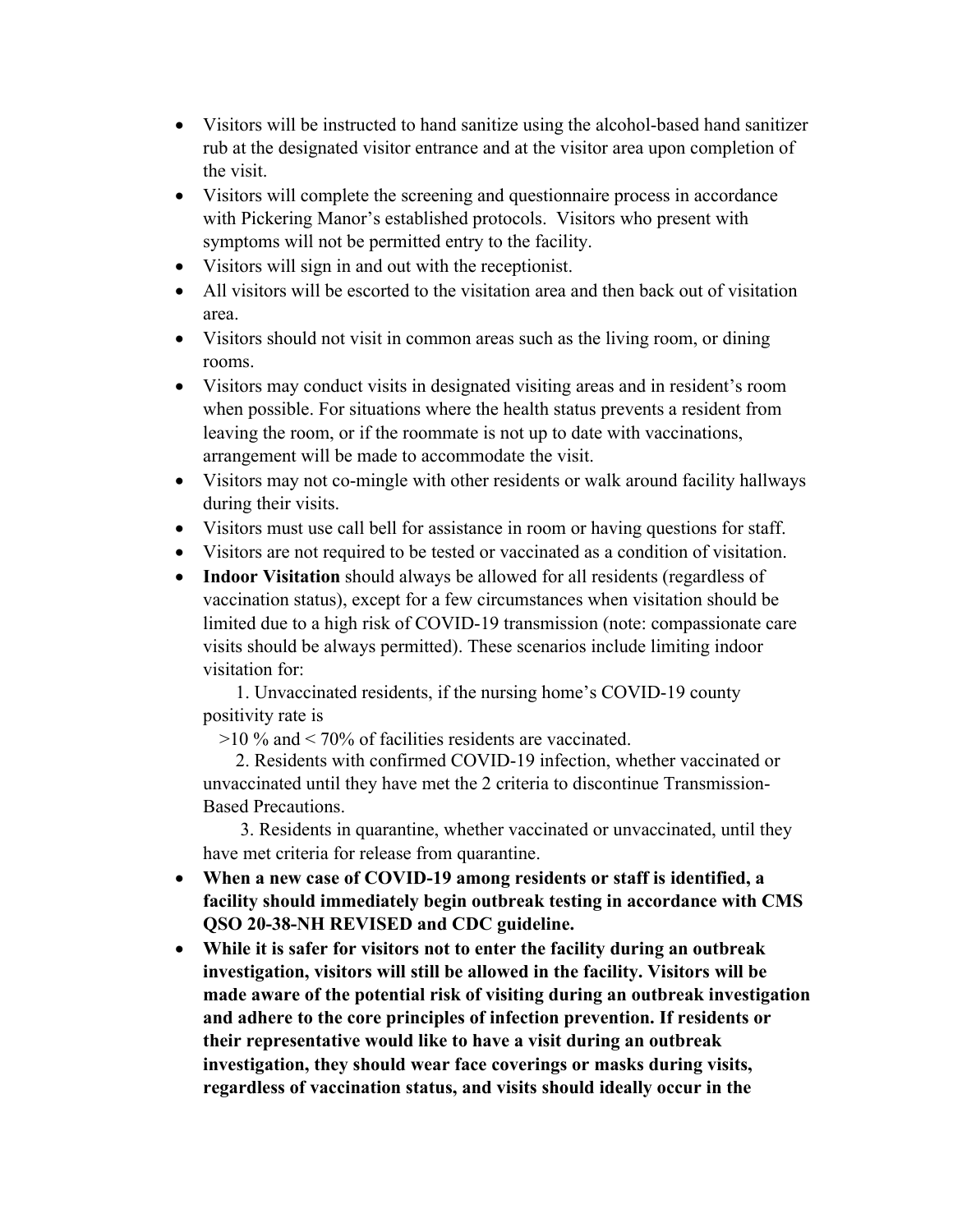**resident's room unless they are shared, and they will occur in designated areas.**

- The Pickering Manor Personal Care should refer to CMS guidance and Pickering Manor's policy related to COVID-19 testing**.**
- **Testing and vaccination: While not required, we encourage facilities in counties with substantial or high levels of community transmission to offer testing to visitors, if feasible. If facilities do not offer testing, they should encourage visitors to be tested on their own before coming to the facility (e.g., within 2-3 days prior).**
- Residents who are fully vaccinated can have close contact with their visitors (including touch) provided they wear a well-fitting face mask and perform handhygiene before and after the visit.
- The home will provide instructional signage throughout the building to assist with visitor education regarding proper PPE protocols, designated screening or visitor registration areas, and other relevant visitor information.
- Pickering Manor will make available packets of educational information to visitors. This packet will include information on the Pickering Manor's infection control practices, use of PPE, Visitor Acknowledgement and Consent and other building specific information.
- Copies of Pickering Manor's visitation and infection policy will be given at time of admission to POA.
- Pickering Manor's administrative team will establish criteria for limits on the number of visitors permitted at one time for each resident and in the building at any given time based on the individual needs of the resident, the building's space, and ability to manage the safety of the visits.
	- Children will be permitted to visit provided the adult visitor is able to manage the child to ensure adherence to the COVID-19 core principles of infection prevention and the child will be counted in the number of visitors allowed at any given time for a resident to continuously maintain adherence to the COVID-19 core principles of infection.to continuously maintain adherence to the COVID-19 core principles of infection prevention.
- Children over the age of two (2) years old must consistently be able to wear a mask during the entire visit.
- Pickering Manor staff and residents are tested in accordance with CDC and PA DOH guidance established by the county COVID-19 positivity rating.
- Residents will be permitted privacy during all visits; however, visits will be observed routinely to ensure that visitors are complying with the established policies and procedures.
- Pickering frequently cleans and disinfects all common areas including designated visitation areas.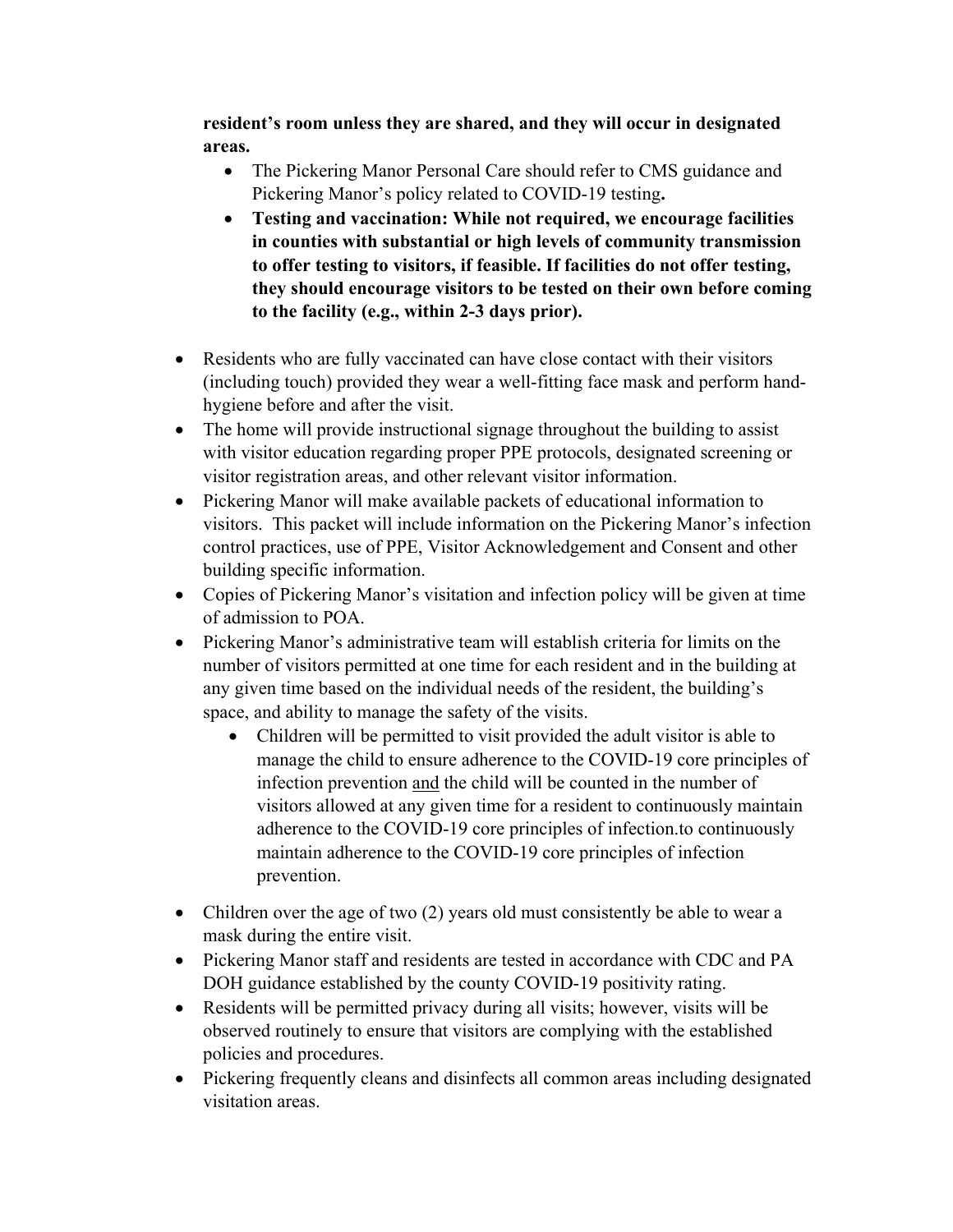- Hospice/End of Life/Comfort care:
	- Residents on Hospice are allowed additional daily visits dependent on their situations.
	- Actively dying residents' visits may be ongoing for the immediate family members. No more than 2 visitors at a time if possible, when there is a roommate. Spouses takes precedence to other family members. Other family members will need to wait outside of building or in front lobby if able to accommodate until it's their turn.
	- Family will need to call the facility ahead of the visits if visiting outside of normal visiting hours.
	- Staff will screen family and provide them with PPE.
	- Staff will escort family to resident room and provide family with privacy.
	- Staff will check in with family members to ensure their needs are being met.
	- Staff will escort family back out of family at the end of their visit.
	- Communicate with nursing by using the call bell system to eliminate unnecessary movement through out facility hallways during your visits.
- Partners/Vendors:
	- Partners and vendors will receive Pickering Manor's policy for visitation and must adhere.
	- All partners and vendors must call in advance and schedule all visits.
	- Partners and vendors who show up without scheduled appointments will be asked to leave and call for appointment.
	- Upon entering building, they will be Covid 19 screened, and temperature checked. They will sign their name and enter time in and out of facility and receive the colored dot of the day.
	- The receptionist will contact the director with whom the visit is scheduled. The director will meet vendor and escort them to meeting place/unit.
	- They will not be allowed to walk anywhere through out building unless the business for which they are onsite requires.
	- All partners and vendors will be required to wear the appropriate PPE and bring/wear the masks at all times in the facility.
- Non-medical Outings:
- 1. Resident's family members may choose to take them out for non-medical outing/visits (examples: shopping/stores, restaurants, Parks, picnic/party, family home). These Non-medical outings/visits will be allowed however some scenarios may need to assess on a case-bycase basis.